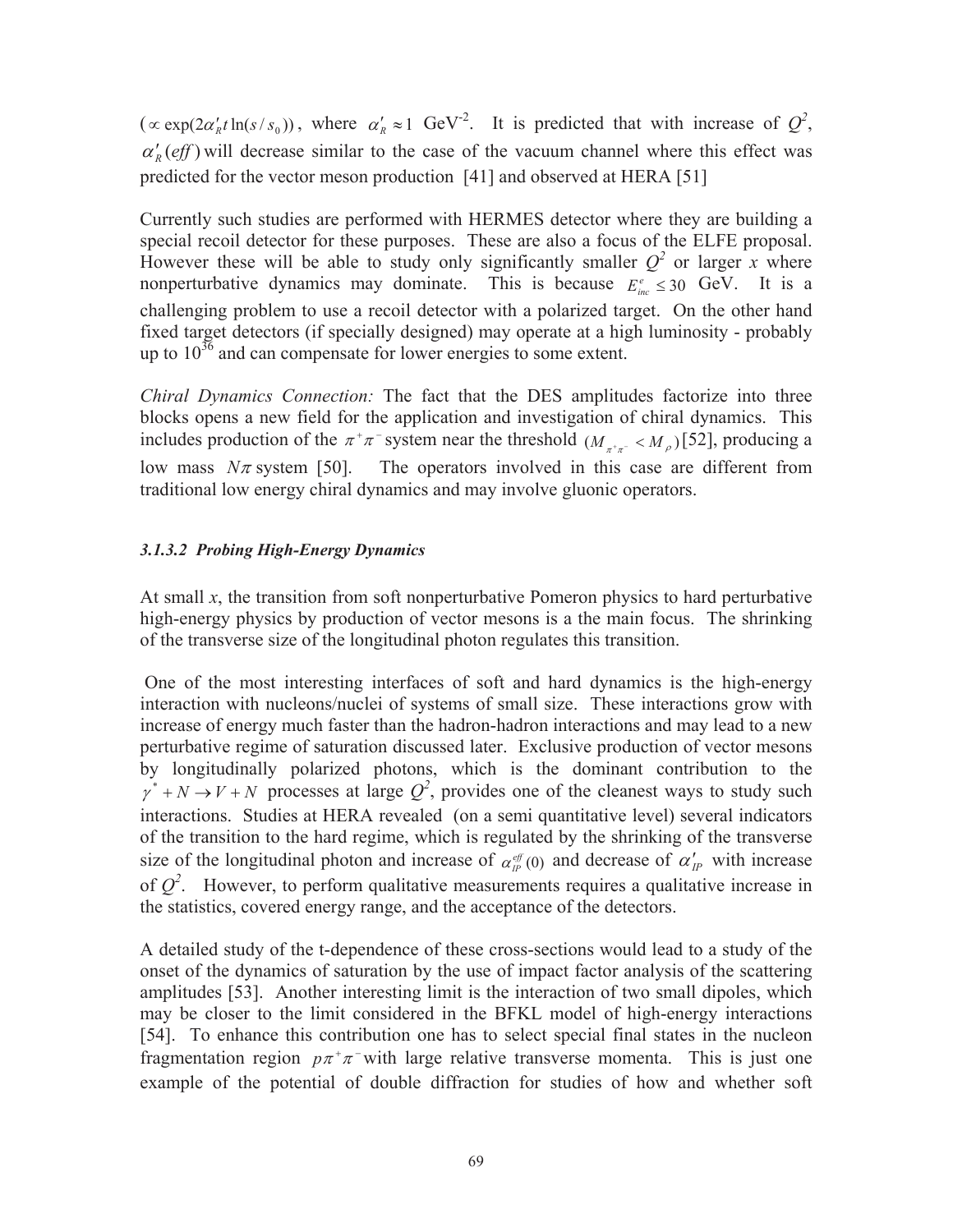factorization in the diffraction will break with increase of  $Q^2$  as the transverse size of the exchanged system becomes smaller and smaller.

## *3.1.3.3 New Nucleon Spectroscopy*

Studies of DES processes will provide unique opportunities to look for new baryon states. At intermediate *x* the main advantage is the ability to select the isospin state of the baryonic system, as compared to the spectroscopy in the  $\gamma + N \rightarrow "resonance"$  processes.

The case of small *x* is especially interesting since the nucleon is interacting with the twogluon ladder that is well localized in the transverse plane but extends over the whole nucleon in the longitudinal direction when viewed from the nucleon rest frame. Therefore, we can expect that this probe will effectively excite gluonic degrees of freedom in the nucleon and only in  $I = 1/2$  state.

## *3.1.3.4 Experimental Considerations*

The experimental requirements for a complete investigation of GPDs are formidable. Many different processes must be investigated at very high luminosity, at large enough  $Q<sup>2</sup>$ , and with suitable energy resolution to determine reliably the final hadronic state. It is clear that one will need different accelerators to fulfill this ambitious task. EIC would be complementary to the fixed target experiments, both in kinematic range and with respect to the channels easily studied.

It is clear that measurement of DVCS is one of the cleanest processes for obtaining experimental information on GPDs. It is highly desirable to have data over a large kinematic range in *x* and  $Q^2$  and low momentum transfer to the proton. Further, the measurements must be carried out in a manner to guarantee exclusivity, i.e., that the proton is intact in the final state.



# **Figure 3.11:**  $x$  vs.  $Q^2$  **Range of DVCS Measurable at the EIC (** $\sqrt{s} = 30$  GeV)

*Beam energies corresponding to*   $\sqrt{s} \sim 30$  GeV are possible with the EIC. *The lines are lines of constant y indicated on the right hand side.*